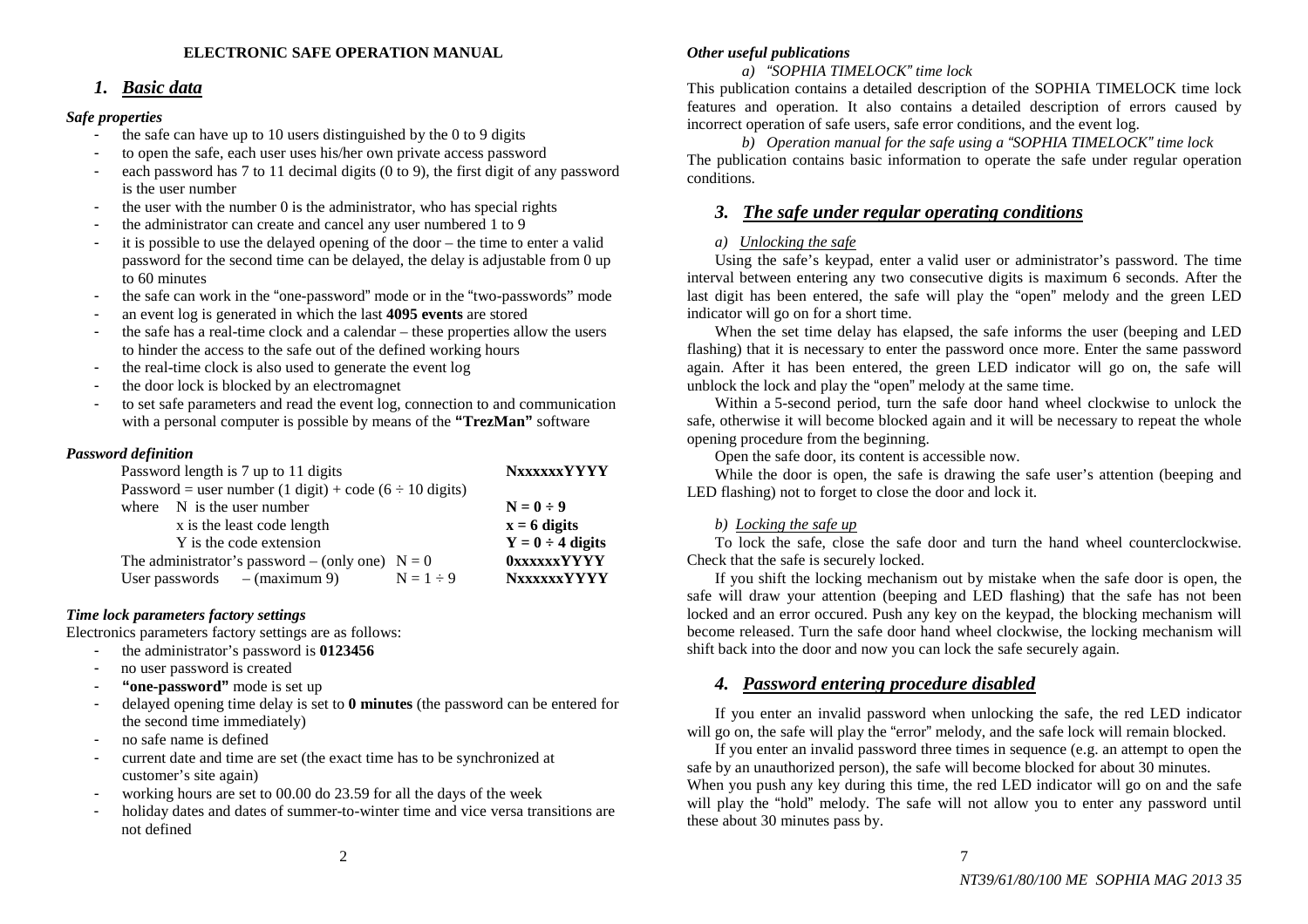# *5. Checking the condition of the batteries and their replacement*

Every time when unlocking the safe, the condition of the batteries is automatically checked. If the **"BATT"** yellow LED indicator goes on during this procedure, the safe batteries are exhausted, please, prepare a new set to replace the old one, if the **"BATT"** yellow LED indicator starts flashing during this procedure, the batteries are discharged and require replacement as soon as possible.

 To replace the batteries, enter any valid password and open the safe. If the batteries are completely discharged, open the safe using one of the emergency mechanical keys delivered with the safe. Remove the battery holder cover, which is placed on the safe door inner side. Remove the discharged batteries and replace them with new ones. Observe the correct battery polarity – it is marked out on the battery holder.

 Use 4 pieces of 1.5 VDC alkaline C-size batteries. Discard the discharged batteries, treat them as dangerous, separated scrap in accordance with the local dangerous scrap material policy.

 **The safe remembers the last valid passwords even after the batteries have been replaced.**

# *6. Opening the safe in emergency*

In emergency (deeply discharged batteries, mechanical or electronics malfunction), the safe can be opened using one of the mechanical keys delivered with the safe.

 Insert the key in the door key opening and turn it clockwise. Then turn the safe door hand wheel clockwise to unlock the safe and open the safe door. Remove the batteries, check them, if necessary, replace them with new ones.

 Close the safe door, turn the safe door hand wheel to the "locked" position, turn and remove the key from the safe door. Enter the administrator's password to cancel any possible error condition indicated by the flashing of the red LED indicator.

 **Keep the mechanical keys to open the safe in emergency in a secure place outside the safe!!!** 

# *7. Service*

Except the replacement of the batteries, the safe does not require any special care. In case of safe failure, ask for a professional service intervention through your safe dealer or turn directly to the manufacturer.

## **Important warning:**

After the transport, unpacking, and placing the safe in the place where it will be

 operated, make sure that it is not bedewed, particularly at high temperature differences between the ambient temperature during the transport and the temperature in the room of operation. Do not handle the safe until the temperature of the safe case reaches the temperature of the other metal objects in the room.

Read this operation manual attentively before the first handling of the safe.

**The manufacturer is not liable for any possible harm or loss resulting from the disclosure of the valid passwords to any unauthorized persons or arising from retaining the original factory set password in the safe memory!**



# **SAFETRONICS a. s. Zvolenská cesta 14, 974 05 BANSKÁ BYSTRICA, SLOVAK REPUBLIC**

# **ELECTRONIC SAFES CONTAINING A TIME LOCK AND AN EVENT LOG**

# **NT39/61/80/100 ME SOPHIA TSS 90/125/160 ME SOPHIA**

# **OPERATION MANUAL**

# **READ THE COMPLETE OPERATION MANUAL ATTENTIVELY BEFORE ANY HANDLING OF THE SAFE**

**!!! WARNING !!!** 

## **IT IS IN YOUR OWN INTEREST TO CHANGE THE ADMINISTRATOR'S PASSWORD OF THE SAFE AS SOON AS POSSIBLE AFTER THE PURCHASE**

**REMEMBER THE NEW ADMINISTRATOR'S PASSWORD VERY THOROUGHLY AND, AS A PRECAUTION, RECORD IT AND CAREFULLY SAVE IT IN A SECURE PLACE OUTSIDE THE SAFE** 

**KEEP THE MECHANICAL KEYS TO OPEN THE SAFE IN EMERGENCY IN A SECURE PLACE OUTSIDE THE SAFE** 

**SAFE MANUFACTURER DOES NOT DELIVER SPARE KEYS**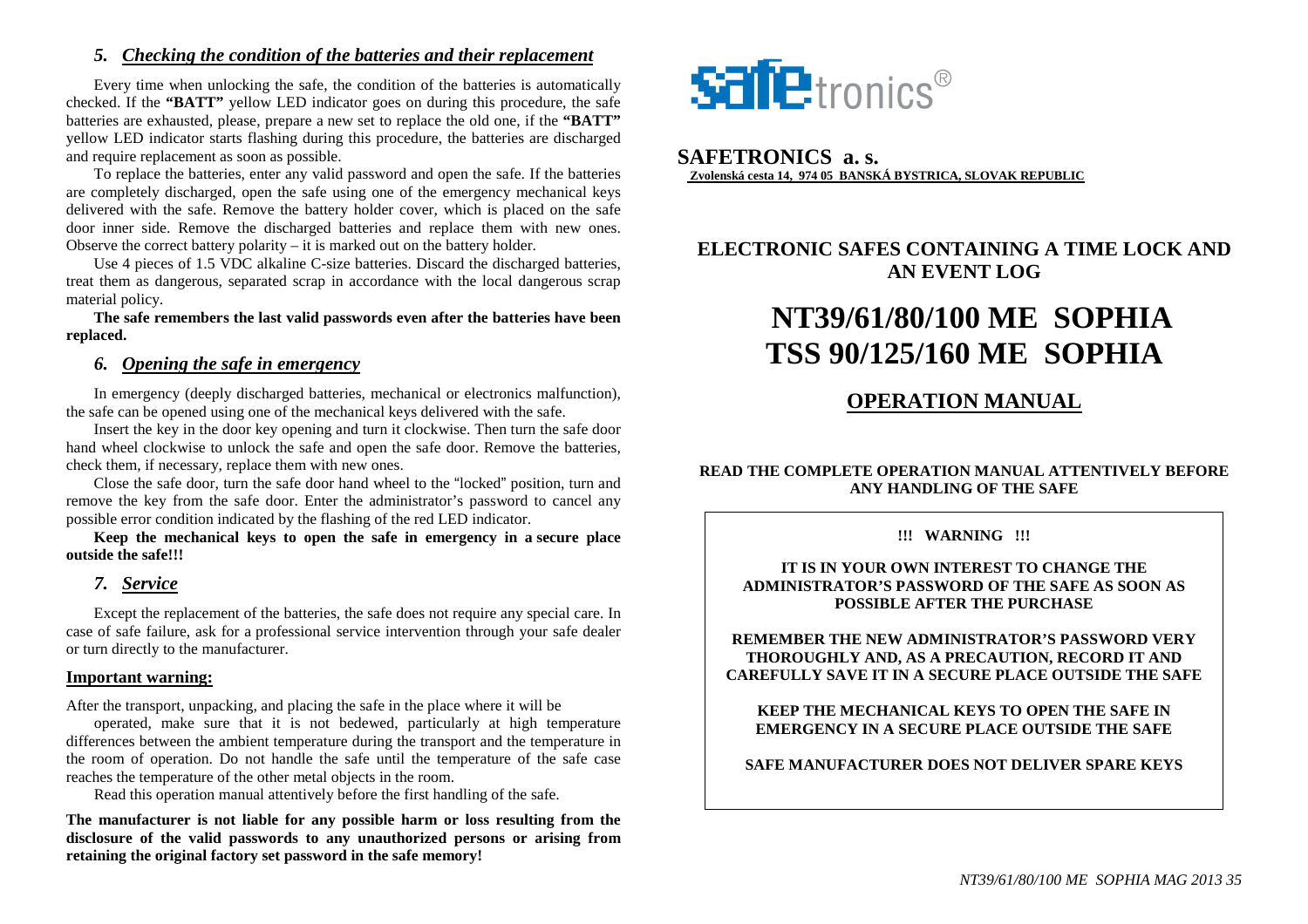#### *b) Changing the administrator's password*

 The change of the administrator's password can be done only by the person authorized to execute the administrator's post by the safe operator. It is recommended that only the person who changed the password know the new administrator's password. The administrator has special rights and performs the administration of the safe users.

**The change of the administrator's password can be done only if the safe has been opened by means of the administrator's password.** The procedure to change the administrator's password is as follows:

When the safe door is open, enter the administrator's password (**0123456** when putting the safe in operation, or the valid one when the factory set password has already been changed). The safe enters the "enter/change data" mode, which is indicated by whirring (it is generated all the time when the mode is activated). Within 5 minutes, it is necessary to start entering a new administrator's password. Any new password can be 7 to 11 digits long.

Enter the digit **0** (administrator's number). The green LED indicator goes on. Now, enter a 6 to 10 digits long code and push the ENTER key. The green LED indicator goes off and a long tone sounds confirming the password entered is formally correct.

 After the password has been entered, the safe starts beeping and the green LED indicator starts flashing to inform the user to enter the new password once more to confirm it. Push the key **0** and enter the same 6 to 10 digits long code again. Do not push the ENTER key this time. If the procedure has been successful, the safe will store the new password and play the "new password" melody, the green LED indicator will go on for a short time, and the "enter/change data" mode will come to an end. The original administrator's password (**0123456** or any other one) is now deleted – overwritten with the new one.

**It is essential to record, carefully store, and remember well the new administrator's password.** If it is forgotten, it will not be possible to perform any of the following administrator's activities:

- creation or deletion of users no. 1 to 9
- •check on and correction of the safe's exact time
- •cancellation of some safe's error conditions
- •the same activities as the other users can do

#### *c) Creating user passwords*

 The safe can have at most 9 other users distinguished by digits 1 to 9 (the first digit of any user password). Each user has his/her own password 7 to 11 digits long, the first digit of any password is a user number. The safe operator is supposed to determine the number of users. When a user password is being created, the administrator and the user whose password is to be created should be present.

 The administrator adds users in the "enter/change data" mode. The safe enters this mode when the safe lock is unlocked, the safe door is open, and the administrator has entered the valid administrator's password.

**For the safe to be able to enter the "enter/change data" mode, it is essential to open/unlock the safe by means of the administrator's password.** 

The procedure to create a user password is as follows:

 When the safe door is open, **the administrator,** using the safe's keypad, **enters the administrator's password**. The safe enters the "enter/change data" mode, which is indicated by whirring (it is generated all the time when the mode is activated).

 In this mode, **the administrator enters the number of the created user** (1 to 9). In general, when creating a new user password, it is not allowed to use the number of the user whose password has already been created. If such a number is entered, the safe will report an error by forcing the red LED indicator to go on and the "enter/change data" mode will be cancelled. If no user with the given number exists, the safe will play a long confirming tone and the green LED indicator will go on for a short time.

 **Further, the new user continues,** who has to start entering his/her password within one minute. The first digit to be entered by the user has to be the number of the just created user, which was entered by the administrator. If the user does not start to enter the password within one minute, the "enter/change data" mode will be cancelled.

 After the user number has been entered, the green LED indicator goes on. Now, the new user has to enter a 6 to 10 digits long code and push the ENTER key. The green LED indicator goes off and a long tone sounds confirming the password entered is formally correct.

 When the new password has been correctly entered, the safe starts beeping and the green LED indicator starts flashing to inform the user to enter the new password once more to confirm it. The new user has to enter the new password again, but not to push the ENTER key this time.

When entering a password, the time interval between pushing any two consecutive keys can be maximum 6 seconds, when entering the password for the second time, it is necessary to start entering it within 30 seconds from the beginning of the informative beeping and flashing.

 If the procedure has been successful, the safe will store the new password and play the "new password" melody, the green LED indicator will go on for a short time and the "enter/change data" mode will come to an end.

 The procedure has to be repeated as many times as many user passwords are to be created.

#### *d) Changing one of the user passwords*

 Only the person that already has his/her user password is allowed to change it. **The second condition is the safe has to be opened by means of the user password to be changed.**

 When the safe door is open, using the safe keyboard, enter the password that was used to open the safe. The safe enters the "enter/change data" mode, which is indicated by whirring (it is generated all the time when the mode is activated). Now, within 1 minute, start entering a new user password. The new password can be 7 to 11 digits long.

Enter the user number digit (the first digit of the new password has to be the same as in the original password). The green LED indicator goes on. Now, enter a 6 to 10 digits long code and push the ENTER key. The green LED indicator goes off and a long tone sounds confirming the password entered is formally correct.